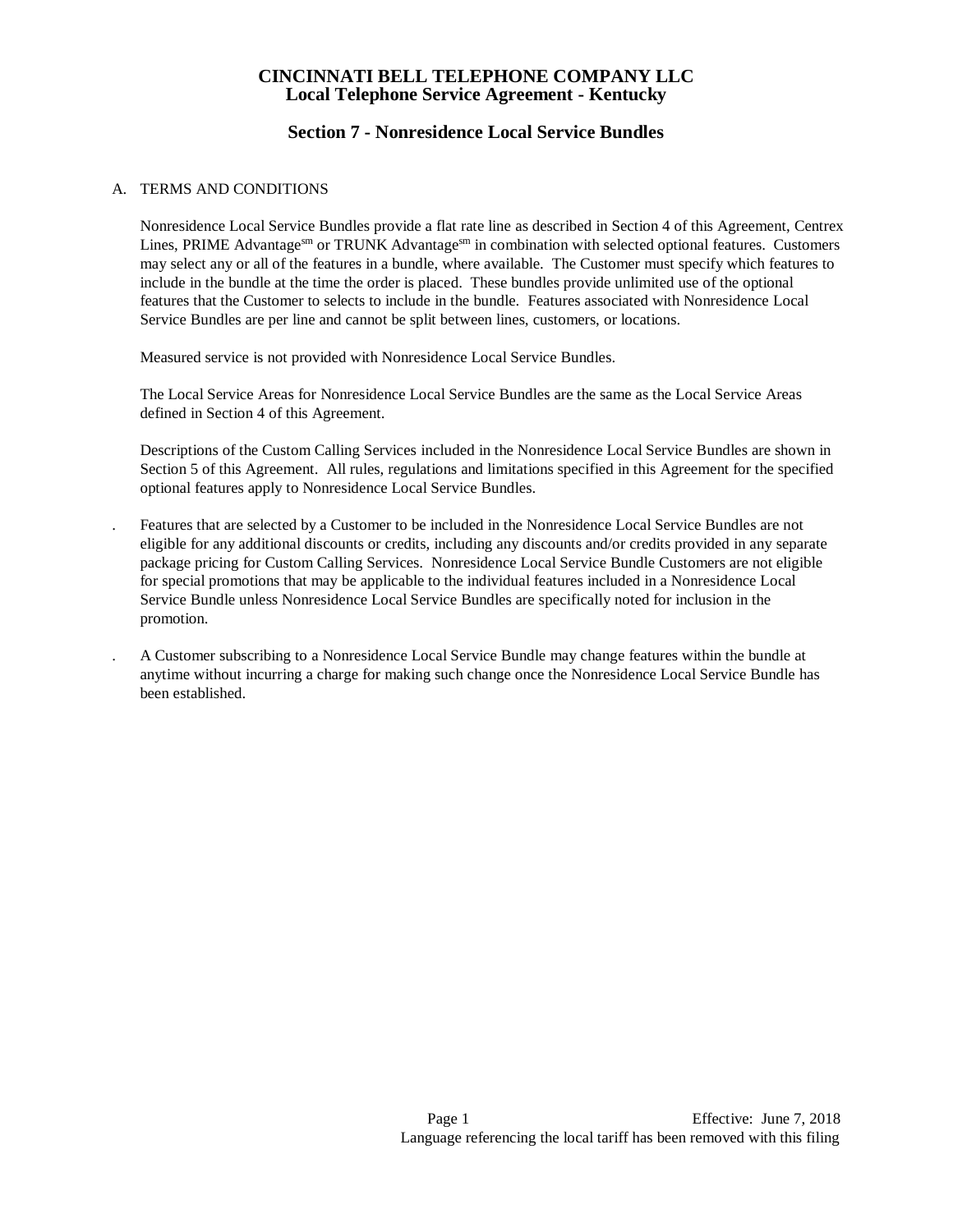# **Section 7 - Nonresidence Local Service Bundles**

### B. ACCESS LINE BUNDLES

Access line bundles provide a flat-rate nonresidence Local Exchange Service line in combination with selected optional features.

#### 1. Business Connections

Customers subscribing to Business Connections may subscribe to any or all of the following features. (Some features may not be compatible on the same line.)

- a. Anonymous Call Rejection
- b. Anywhere Call Forwarding
- c. Call Block (\*60)
- d. Call Forwarding Busy Line
- e. Call Forwarding Don't Answer
- f. Call Forwarding Variable
- g. Call Return (\*69)
- h. Call Transfer
- i. Call Waiting
- j. Call Waiting Deluxe (as of 5/1/2018 this feature is not available to new subscribers)
- k. Calling Name and Number
- l. Distinctive Ringing (MDNL)
- m. Message Waiting Indicator
- n. Repeat Dial (\*66)
- o. Speed Calling 8
- p. Speed Calling 30
- q. Three Way Calling
- r. Voice Mail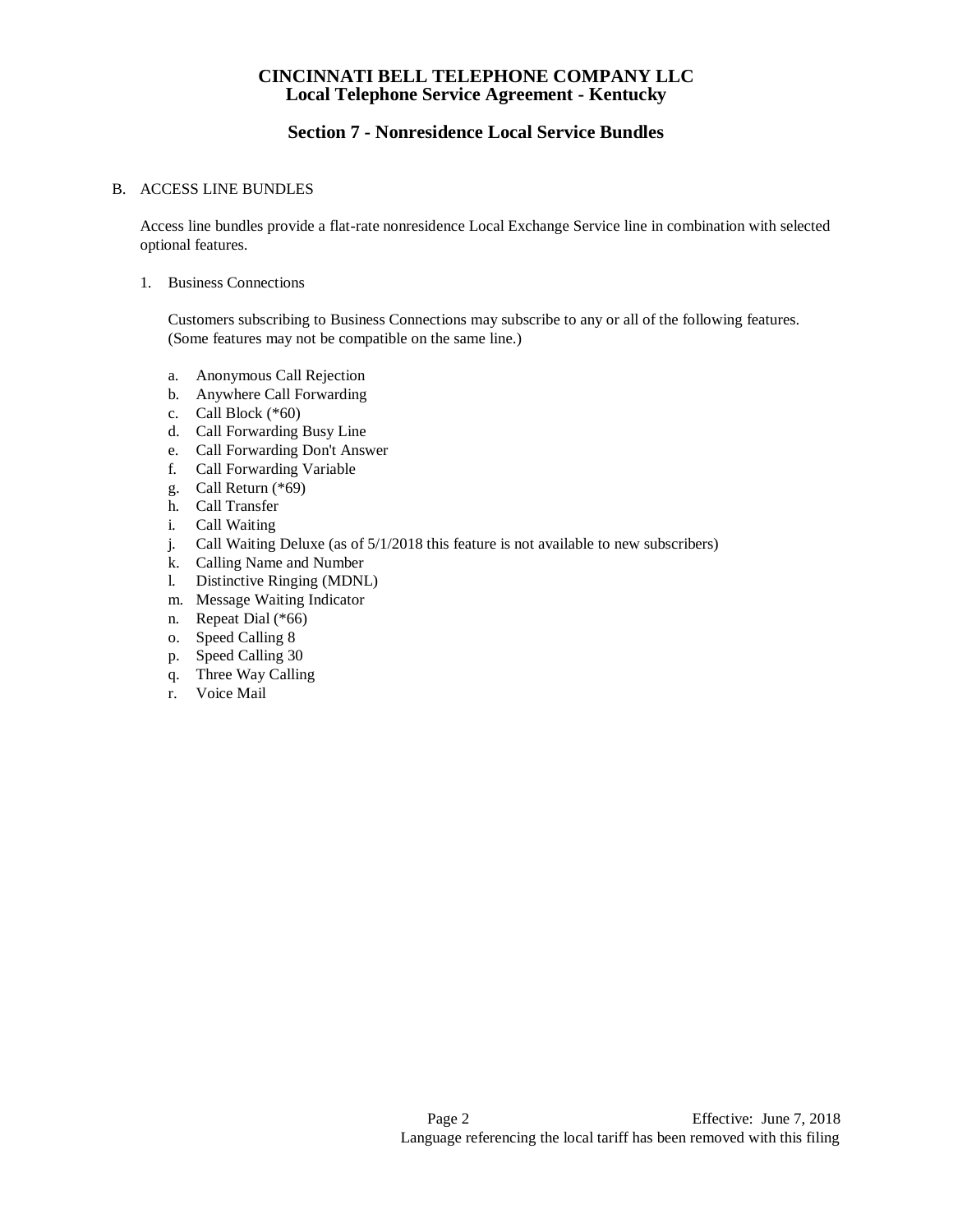## **Section 7 - Nonresidence Local Service Bundles**

#### B. ACCESS LINE BUNDLES (Continued)

2. Business Phone Pak

Business Phone Pak is grandfathered as of February 20, 2007. Existing Customers may retain this service at their current locations and change features within the bundle, but may not move the service to a new location. Business Phone Pak is not available to new subscribers or as new service.

Customers subscribing to Business Phone Pak may subscribe to any or all of the following features. (Some features may not be compatible on the same line.)

- a. Anonymous Call Rejection
- b. Anywhere Call Forwarding
- c. Call Forwarding Busy Line
- d. Call Forwarding Don't Answer
- e. Call Return (\*69)
- f. Call Transfer
- g. Call Waiting
- h. Call Waiting Deluxe
- i. Calling Name and Number
- j. Distinctive Ringing (MDNL)
- k. Message Waiting Indicator
- l. Three Way Calling
- m. Voice Mail

Business Phone Pak customers must select between a paper bill delivered via the U.S. mail or an e-bill delivered electronically via the internet. The bundle price is discounted for customers choosing the e-bill option. The monthly rate for the e-bill option applies to all lines that are group billed with the first line, regardless of how the first line is billed. The paper bill monthly rate for additional lines only applies to additional lines that are billed separately from the first line.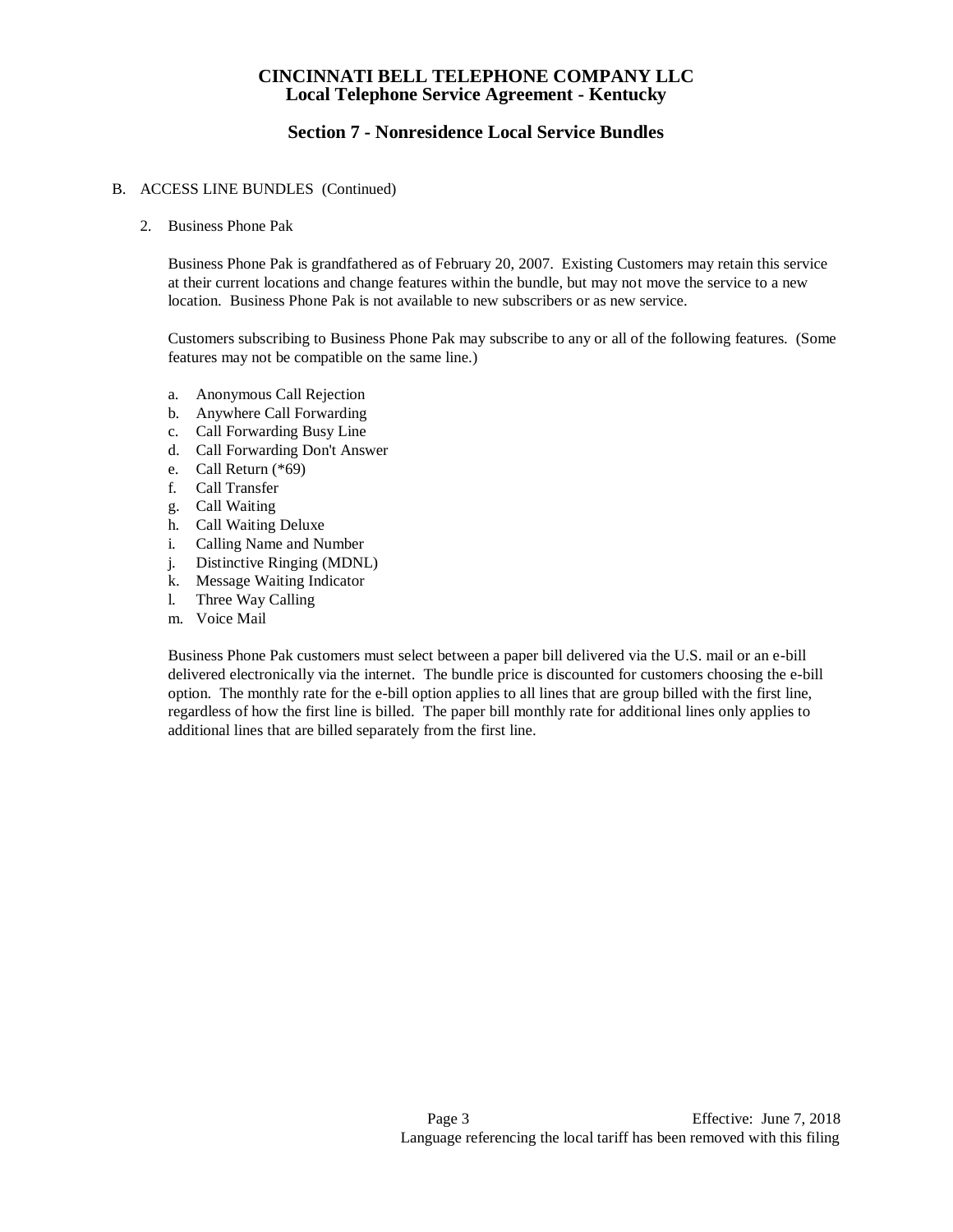# **Section 7 - Nonresidence Local Service Bundles**

#### B. ACCESS LINE BUNDLES (Continued)

3. Hunting Enhancement to Business Connections and Business Phone Pak

Customers subscribing to two or more Business Connections Lines and/or Business Phone Pak lines have the option to add hunting service to the bundle for an additional charge. The additional hunting charge is per line, applies only to Nonresidence Local Service Bundle lines, and applies to every line in the hunt group. Lines that are not part of a Nonresidence Local Service Bundle will pay the standard hunting rates.

The Customer is required to pre-determine the telephone lines that are to be a part of the hunting arrangement. Hunting service will be placed on every telephone line in the hunting arrangement. This will enable the central office to search in a pre-determined sequence for an available idle line in a preestablished group of lines.

To accommodate the hunting arrangement, Call Waiting cannot be activated on the lines which have been chosen by the Customer to be part of the hunting arrangement, except for the last line. Additionally, the Voice Mail Support services, as outlined in Section 5 of this Agreement, will not be activated on any of the telephone lines which are involved in the hunting arrangement.

Multi-line hunting and circular hunting are not available with this arrangement.

The telephone lines that are part of the hunting arrangement must be served from the same central office and furnished to the same Customer. Hunting is only available to Customers who are served by appropriately equipped central offices.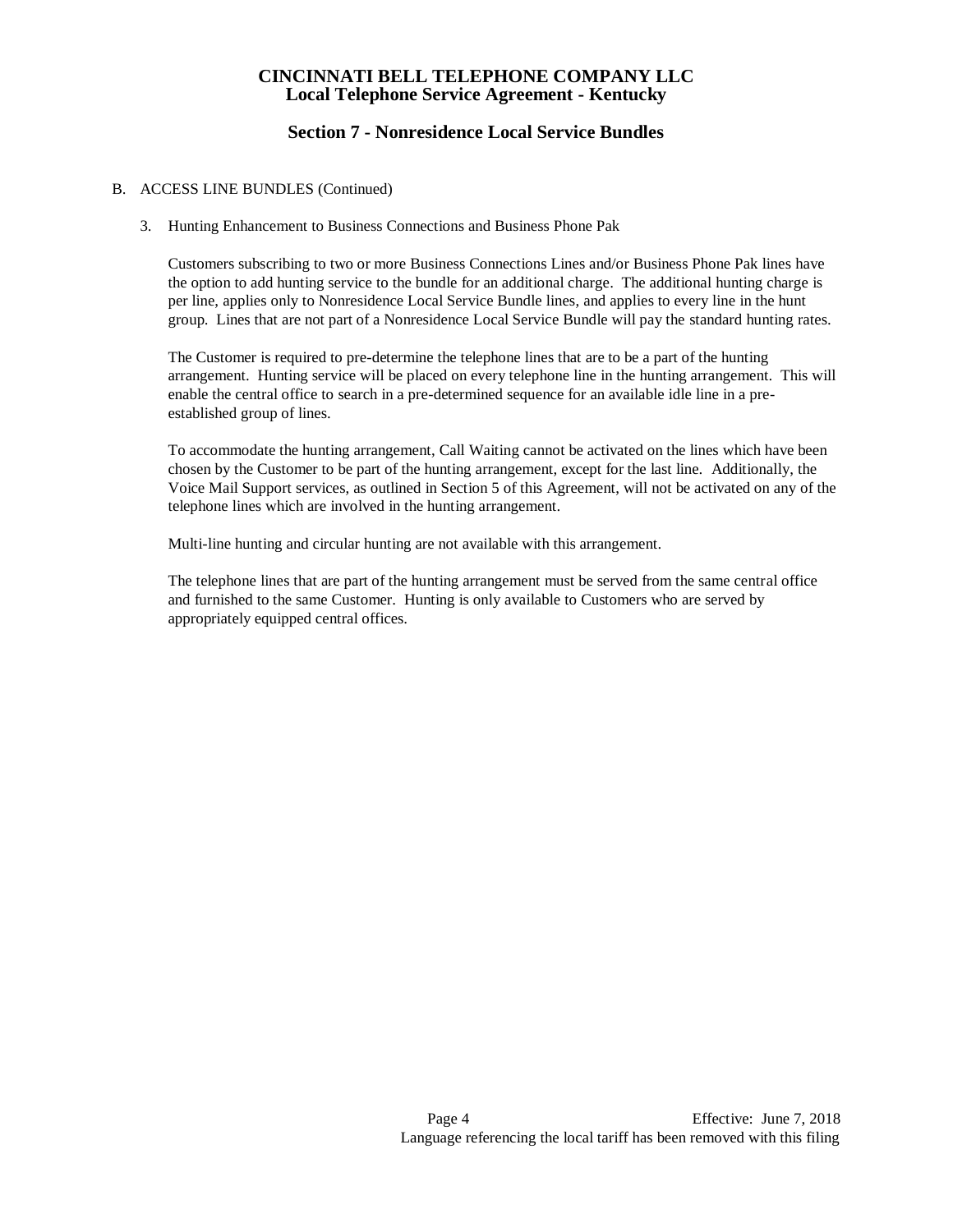## **Section 7 - Nonresidence Local Service Bundles**

### C. TOTAL ACCESS BUNDLES

Total Access Bundles provide a variety of voice, data, and optional services. The terms and conditions that apply to the services when they are purchased individually apply to the services when they are purchased as part of a Total Access Bundle unless otherwise noted in this section.

Total Access Bundle prices are for the bundle in total. The components of the Total Access Bundle may not be split among multiple customers or locations.

If a Customer disconnects any of the services included in a Total Access Bundle, the customer will continue to be responsible for the entire monthly rate of the bundle.

The Total Access Bundle nonrecurring charges apply when establishing one or more Total Access Bundles as new service or when moving existing Total Access service to a different location.

The Customer is required to pre-determine the telephone lines that are to be a part of the hunting arrangement. Hunting service will be placed on every telephone line in the hunting arrangement. This will enable the central office to search in a pre-determined sequence for an available idle line in a pre-established group of lines.

Some optional features will only work with series hunt and do not work with multi-line or circular hunt. To accommodate the provisioning of the hunting arrangement, Call Waiting cannot be activated on the telephone lines that have been chosen by the customer to be part of the hunting arrangement, except for the last line. Additionally, the Voice Mail Support services, as outlined in Section 5 of this Agreement, will not be activated on any of the telephone lines which are involved in the hunting arrangement. Other service limitations may apply to accommodate the hunting service.

The initial minimum service period is 12 months for a Total Access Bundle.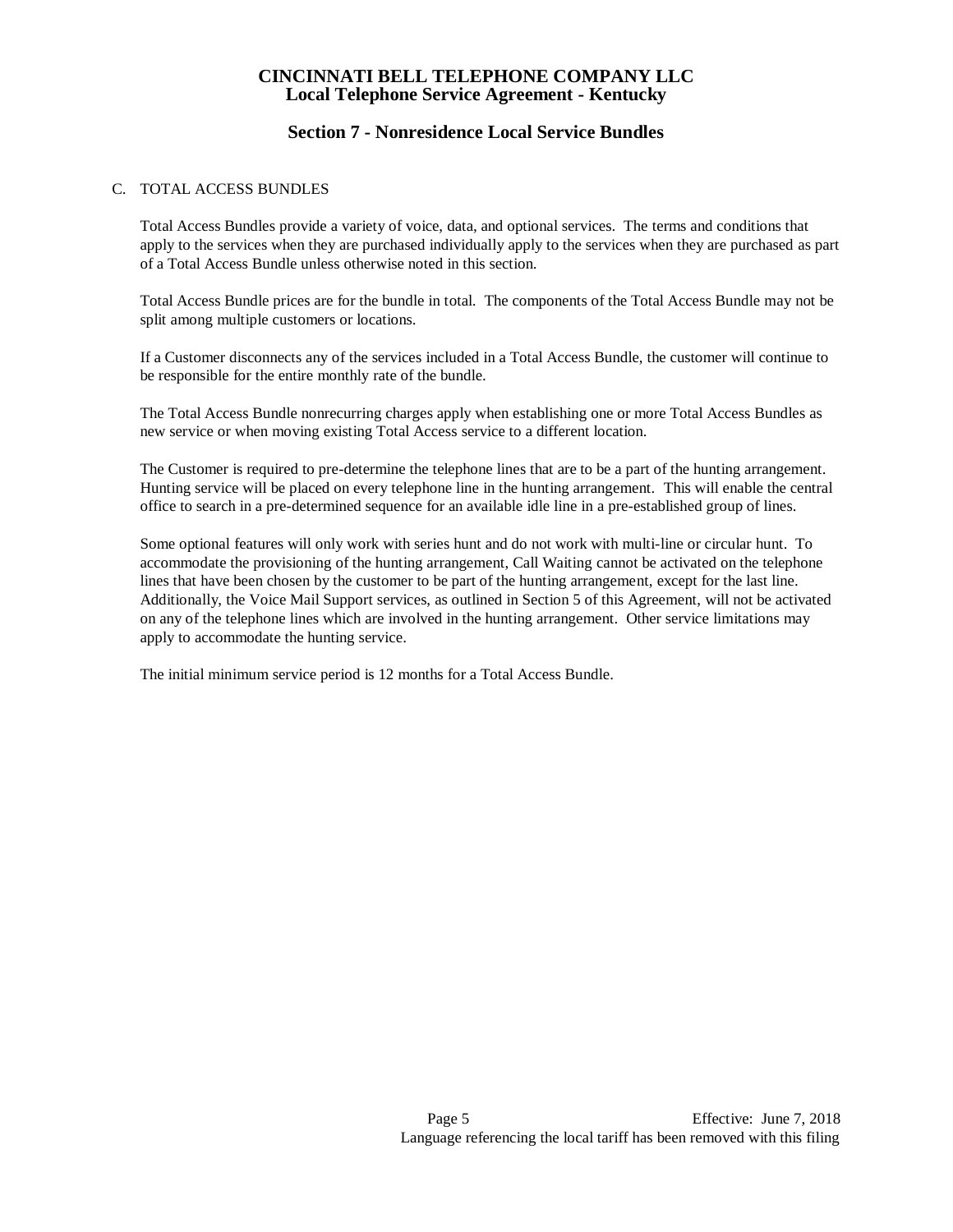# **Section 7 - Nonresidence Local Service Bundles**

#### C. TOTAL ACCESS BUNDLES (Continued)

The available Total Access Bundles and the services included in each bundle are as follows.

1. Total Access - Business Connections Bundle

Business Connections, each line (includes anywhere from 3 to 24 lines) Hunting, each line

2. Total Access - Centrex Bundle

Deluxe Service Line, each line (includes anywhere from 4 to 24 lines) Hunting, each line Calling Name and Number, each line

3. Total Access - PRIME Advantagesm Bundle

1 Primary Rate Facility Two-way DID channels (includes anywhere from 13 to 23 channels) 1 Group of 20 DID numbers Prime Calling Name and Number

4. Total Access - TRUNK Advantagesm Bundle

1 Digital Trunk Facility Two-way DID channels (includes anywhere from 13 to 24 channels) 1 Group of 20 DID numbers